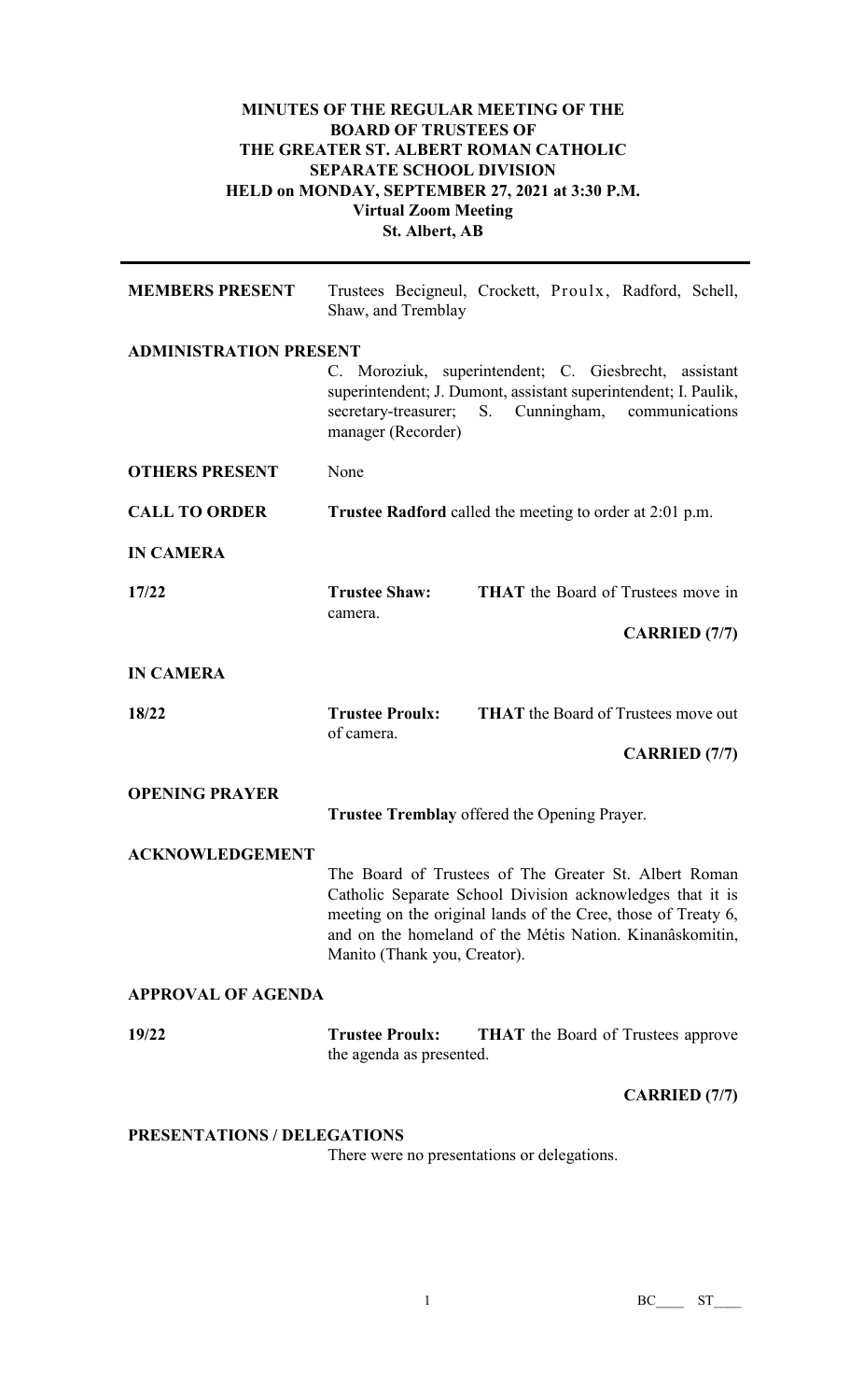## **APPROVAL OF MINUTES & SUMMARIES**

| 20/22                                            | <b>Trustee Schell:</b><br><b>THAT</b> the Board of Trustees approve<br>the minutes of the Regular Board Meeting held on August 30,<br>2021, as circulated.<br><b>CARRIED (7/7)</b>                                                                                                                                                        |  |  |
|--------------------------------------------------|-------------------------------------------------------------------------------------------------------------------------------------------------------------------------------------------------------------------------------------------------------------------------------------------------------------------------------------------|--|--|
|                                                  |                                                                                                                                                                                                                                                                                                                                           |  |  |
| 21/22                                            | <b>Trustee Crockett:</b><br><b>THAT</b> the Board of Trustees approve<br>the minutes of the Committee of the Whole meeting held on<br>September 13, 2021, as circulated.                                                                                                                                                                  |  |  |
|                                                  | <b>CARRIED (7/7)</b>                                                                                                                                                                                                                                                                                                                      |  |  |
| <b>APPROVAL OF COMMITTEE &amp; EVENT REPORTS</b> |                                                                                                                                                                                                                                                                                                                                           |  |  |
| 22/22                                            | <b>Trustee Becigneul:</b> THAT the Board of Trustees approve<br>the committee reports from the Board Committee of the<br>Whole meeting held on September 13, 2021.<br>Business Liaison: St. Albert Chamber (Becigneul)<br><b>CARRIED</b> (7/7)                                                                                            |  |  |
| <b>GOOD NEWS</b>                                 | <b>Trustee Radford</b> shared the Good News Report.                                                                                                                                                                                                                                                                                       |  |  |
| <b>QUESTIONS FROM THE PUBLIC</b>                 |                                                                                                                                                                                                                                                                                                                                           |  |  |
|                                                  | There were no questions from the public.                                                                                                                                                                                                                                                                                                  |  |  |
| <b>CONSENT ITEMS</b>                             |                                                                                                                                                                                                                                                                                                                                           |  |  |
| 23/22                                            | <b>Trustee Shaw:</b><br><b>THAT</b> the Board of Trustees receive<br>the consent items circulated and approve all recommendations<br>contained therein as follows:<br>Board Policy Review: Policy 2: Role of the Board<br>Policy 3: Role of the Trustee<br>Policy 12: Role and Competencies of the Superintendent<br><b>CARRIED</b> (7/7) |  |  |
| <b>ACTION ITEMS</b>                              |                                                                                                                                                                                                                                                                                                                                           |  |  |
|                                                  | <b>Renaming of Vital Grandin Catholic School</b>                                                                                                                                                                                                                                                                                          |  |  |
|                                                  | Chair Radford initiated discussion and asked trustees to speak<br>to the recommended names and express their voting<br>preference. 6 trustees were in support of Holy Family Catholic<br>School and 1 trustee initially supported Our Lady of<br>Reconciliation Catholic School.                                                          |  |  |
| 24/22                                            | <b>Trustee Shaw:</b><br><b>THAT</b> the Board of Trustees approve<br>the renaming of Vital Grandin Catholic School to Holy Family                                                                                                                                                                                                         |  |  |
|                                                  | Catholic School effective immediately.<br><b>CARRIED</b> (7/7)                                                                                                                                                                                                                                                                            |  |  |
| <b>NEW BUSINESS</b>                              | There was no new business.                                                                                                                                                                                                                                                                                                                |  |  |
| <b>INFORMATION ITEMS</b>                         |                                                                                                                                                                                                                                                                                                                                           |  |  |

## **Report from the Chair**

The Board Chair provided a verbal report.